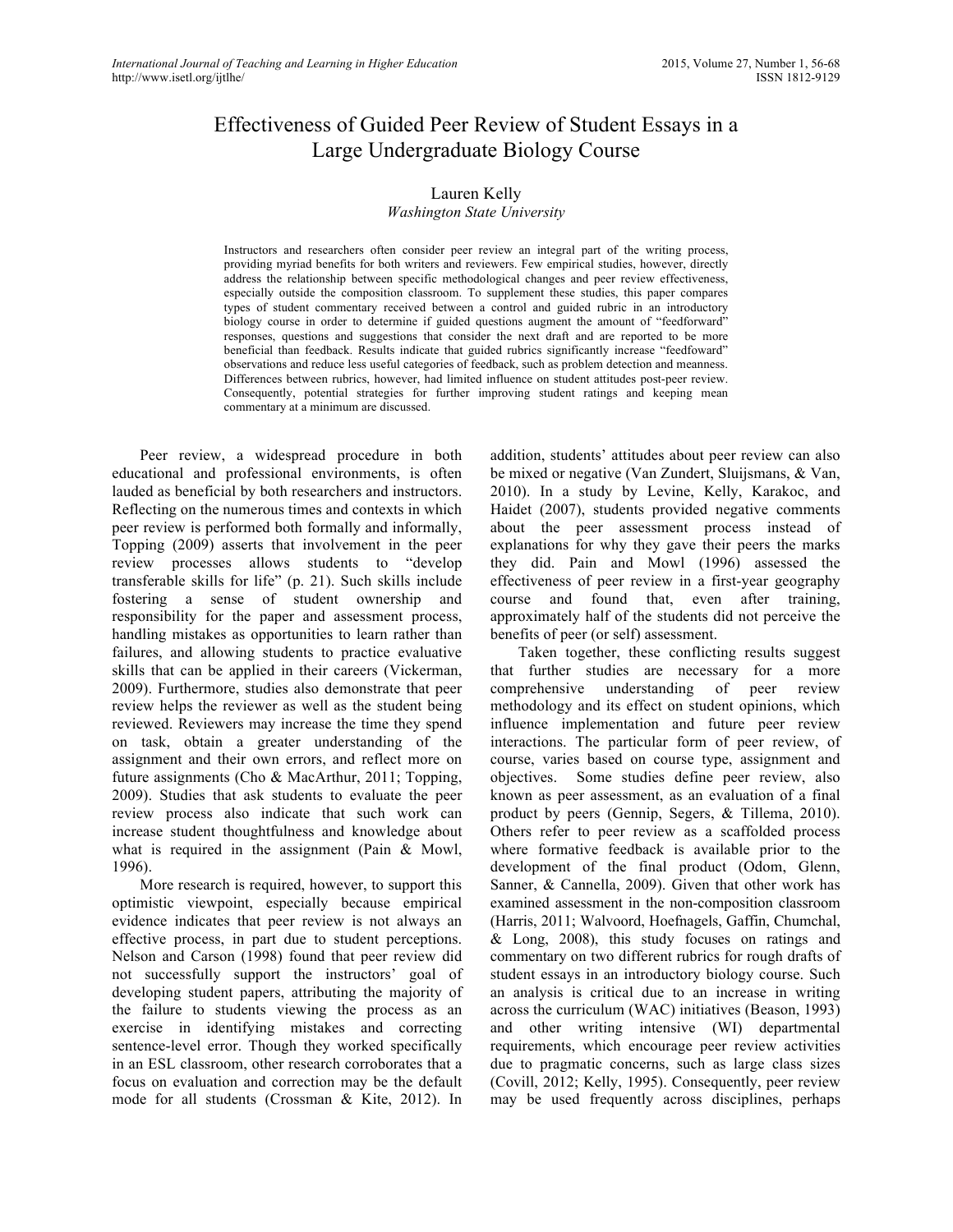before experimental studies can assess what factors constitute effective peer review in context. Therefore, in order to benefit WAC and WI programming and their goals, this study contributes to preliminary research analyzing peer review in the science classroom.

By examining student commentary, this study complements work by Cho and MacArthur (2011), whose research categorized peer feedback in an introductory physics lab, Artemeva and Logie (2003) and Dominguez, Cruz, Maia, Pedrosa, and Grams (2012), whose experiments examined categories of peer review commentary for engineering students, and Beason (1993), whose study quantified peer responses in a variety of writing-enriched courses, including dental hygiene. Comparing this study's results to experiments performed outside the humanities will allow for a better understanding of how peer review functions in the context of writing across the curriculum. In analyzing such commentary, this study also considers an understudied category of student response described as inflammatory language (Nelson & Schunn, 2009) or failure/meanness (Rysdam & Johnson-Shull, 2011). This category includes comments that are so harsh that they are no longer constructive (Nelson & Schunn, 2009) or responses that announce failure or emphasize the negative (Rysdam & Johnson-Shull, 2011). Such an examination will facilitate a deeper knowledge about the variables that influence unnecessarily harsh commentary, including anonymity and the use of support materials, such as rubrics.

### **Rubrics and Guided Peer Review**

Rubrics, the framework that guides this research, are defined as guidelines that provide information about what features of student performance matter most. Written by instructors, they often provide criteria and rating scales for final evaluation (Petkov & Petkov, 2006). Covill (2012) indicates that, though rubrics used by instructors and administrators have been extensively considered, few empirical studies have examined an instructional rubric aimed for scaffolded student use and how it influences their "beliefs, practices, and performance" (p. 1). For example, while rubrics are often provided in the appendices of research on peer review, information about their construction and the type of written commentary they procure is often absent. Nelson and Schunn (2009) acknowledge that different instructional prompts result in different forms of commentary, but they go no further in their analysis of rubric construction and its effects. In "Eliciting formative assessment in peer review," Goldin and Ashley (2012) assert, "Rubrics may be used within peer review to support assessment, but few studies examine rubrics *per se*…[though] the choice of rubric influences the experience of both reviewers and authors" (p. 211).

Ideally, well-constructed rubrics augment students' self-efficacy, motivation and performance (Covill, 2012).

In response to Goldin and Ashley (2012), this study assists in granting rubrics the critical attention they deserve by examining the effects of a definitive addition, the inclusion of guided questions (see Appendix A), on the types of student commentary present on a problem-specific rubric. This assessment is critical considering the dearth of experiments directly linking outcomes and methodologies in peer review (Van Zundert et al., 2010). Specifically, I hypothesize that guided questions will increase student commentary in the "feedfoward" category, one that has been previously considered in the context of the writing center (e.g., Murtagh and Baker, 2009). In contrast to observations about what occurred in the writer's work (i.e. feedback), feedforward comments include questions and suggestions that focus on what the writer could do in the future. Feedforward is posited as more effective because it results in less defensiveness and an emphasis on revision instead of failure (Goldsmith, 2003). Pragmatically, focusing on specific changes in rubric methodology is also a way for instructors to improve student responses and the success of peer review without spending significantly more time on the process. Previous work suggests that, at least in the short term, peer review may actually require more resources in terms of training, organization and monitoring (Rubin, 2006). Thus, this study aims to examine how even slight changes could advance the process without requiring a significant increase in instructor effort.

#### **Methods**

### **Background**

Participants in this study were enrolled in an introductory biology course for non-major students at a large, public, land-grant institution that is one of two research-oriented universities in the state. The approximately 550 participating students were evenly divided between males (48%) and females (52%), and the majority of them were freshman and sophomores who spoke English as their first language. During the semester, students were assigned a writing prompt requiring them to evaluate news articles on a controversial scientific topic. The aim was to provide students with a greater understanding of how science is portrayed in popular media, and assessment was largely focused on the student's ability to effectively complete four tasks: summarize the news articles, identify the articles' key assumptions, assess the articles' validity, and present their own opinion on the topic. Peer review was implemented in lab sections (groups of  $\sim$ 35) run by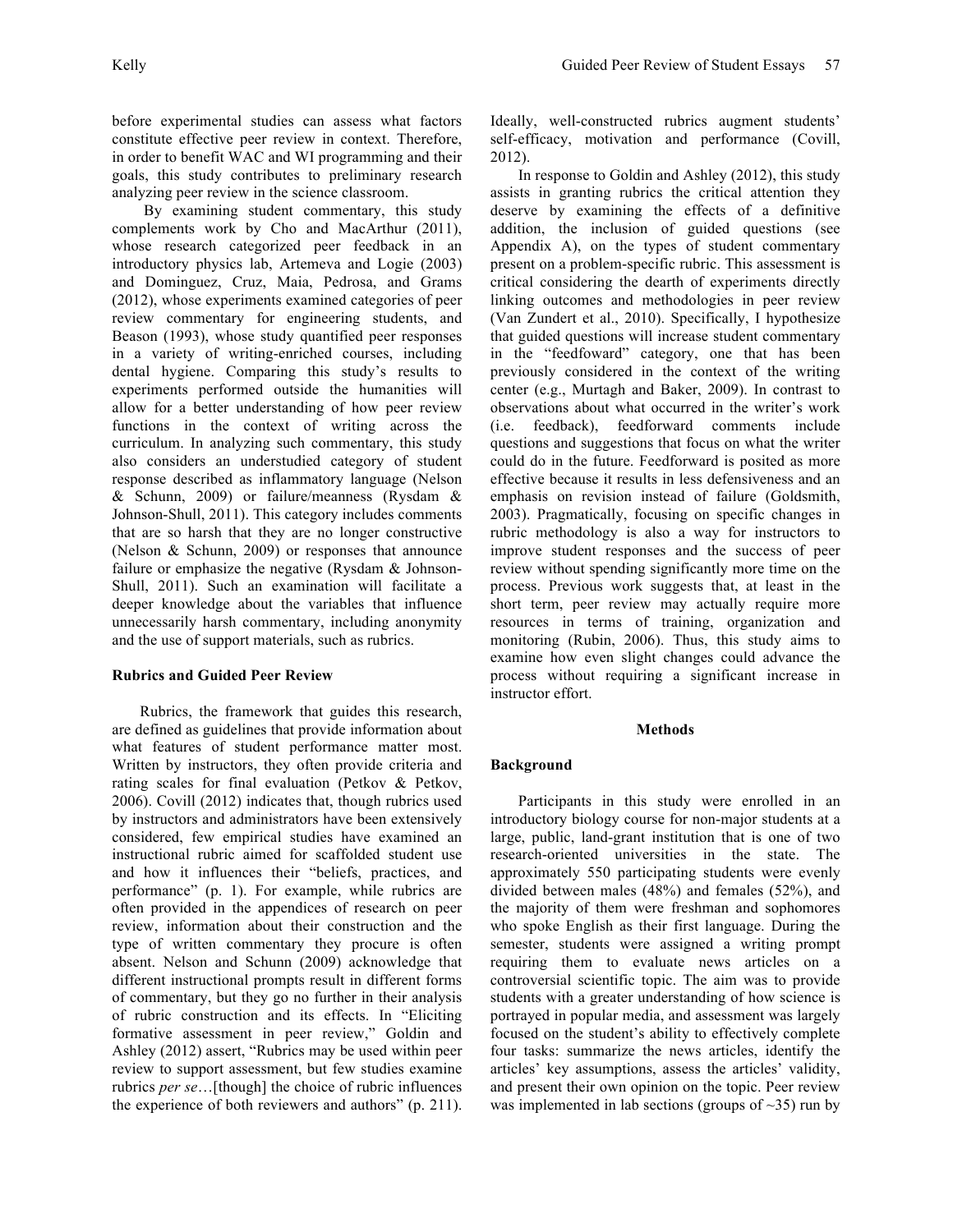teaching assistants (TAs) who were charged with introducing the assignment and helping students revise their rough drafts. Thus, though written instructions and rubrics were standardized, verbal directions and time spent discussing the assignment may have varied between lab sections, and no set tutorials on writing quality or peer review were provided. All peer reviews were done during lab in the same week, and each lab section was randomly assigned the control or guided rubric. The rubrics were identical except for the exclusion (control rubric) or inclusion (guided rubric) of guiding questions (Appendix A). Peer review was worth 5% of the final grade for the assignment. The week following peer review, rough drafts and rubrics with written comments were returned to students, and they were given a questionnaire aimed at examining their attitudes concerning the process. Time dedicated specifically to verbal peer review discussions in lab was not provided.

### **Rubric Design and Implementation**

The rubrics were developed with a consideration of relevant research as well as previous experience with instructional rubrics in the course. I developed a problem-specific rubric, which focuses on content related to the assignment, because research indicates it is more effective than a domain-relevant rubric, which focuses on general comments within domains (e.g. issue, argument), in terms of validity and lower interdimension correlation (Goldin & Ashley, 2012). In addition, a problem-specific rubric is particularly useful in a WAC/WI course, where writing assignments are less frequent, because rubrics do not need to be continuously modified to fit the larger context of other projects. Because lengthy and highly-detailed rubrics may be impractical or not positively affect results, the control and guided rubrics both emphasized the four main parts of the assignment (Colvill, 2102; Popham, 1997). Directly relating the rubrics to the assignment prompt aimed to facilitate cognitive gains, such as a reexamination of the assessment criteria and reflection (Colvill, 2012). Portions of the rubrics were also included or modified based on results from a version of the control rubric that was previously used during peer review of a similar assignment. Control and guided rubrics were revised and approved by the TAs and the professor prior to implementation.

Both rubrics asked students to evaluate the author's response to the four main parts of the assignment on a 3-point scale (1 = weak or missing,  $2 = \text{good}$ , and 3 = strong). However, the more general follow-up statement on the control rubric ("Explain") was replaced with specific, guiding questions on the guided rubric ("What questions do you have for the author? What steps might the author take to improve…"; see Appendix A). Every student randomly received another student's work to review within the lab group, and both authors and reviewers were identified on the rubric. Following peer review, rubrics were collected with permission from a total of 366 students, with 198 students assigned to the control rubric and 168 students assigned to the guided rubric.

### **Questionnaire Design and Implementation**

After students received their peer review feedback, they were given a questionnaire aimed at examining their attitude about the peer review process. The questionnaire rated students' familiarity with peer review at the university on a 5-point Likert-type scale, and, on a 10 point Likert-type scale, both their attitudes toward peer review in general and peer review in the course. Students were subsequently asked to explain why they provided their rating of the peer review in the course, what reviewer comments were most and least helpful for improving their final draft, and if assessing another student's paper helped them improve their own. Student responses were paired with their corresponding peer reviews whenever possible, so that peer responses and their relationship to perceived utility could be directly assessed. Because some students did not allow their rubrics or responses to be used in the study, this pairing was only possible for 70% of the peer review rubrics (148 control rubrics and 121 guided rubrics).

### **Coding**

Student comments from both rubrics were sorted into one of eight functional categories: problem detection, explanation, praise, guidance, questions, summation, doubt, or reader response. Categories were constructed based on existing research (see, for example, Beason, 1993; Nelson & Shunn, 2003; Rysdam & Johnson-Shull, 2011; Zhu, 2001) and preliminary observations of the types of comments received. Names and definitions of these categories are provided in Table 1, as well as aforementioned WAC/WI studies' corresponding categories for assessing peer review commentary. Comments representing "inflammatory language" or "failure/meanness" were noted and also coded as one of the other 8 categories (predominantly problem detection). Students' explanations of their ratings for the course's peer review were separated into units addressing a single topic, otherwise referred to as idea units (Nelson & Schunn, 2009), and sorted into one of ten categories: useful, lack of time/effort, peer inadequate, depends on peer, vague/confusing, instructor better, already knew, bad rubric, harsh grader, and personal inadequacy (see Table 2 for examples). Thus, a response that indicated that peer review was useful, but that instructor commentary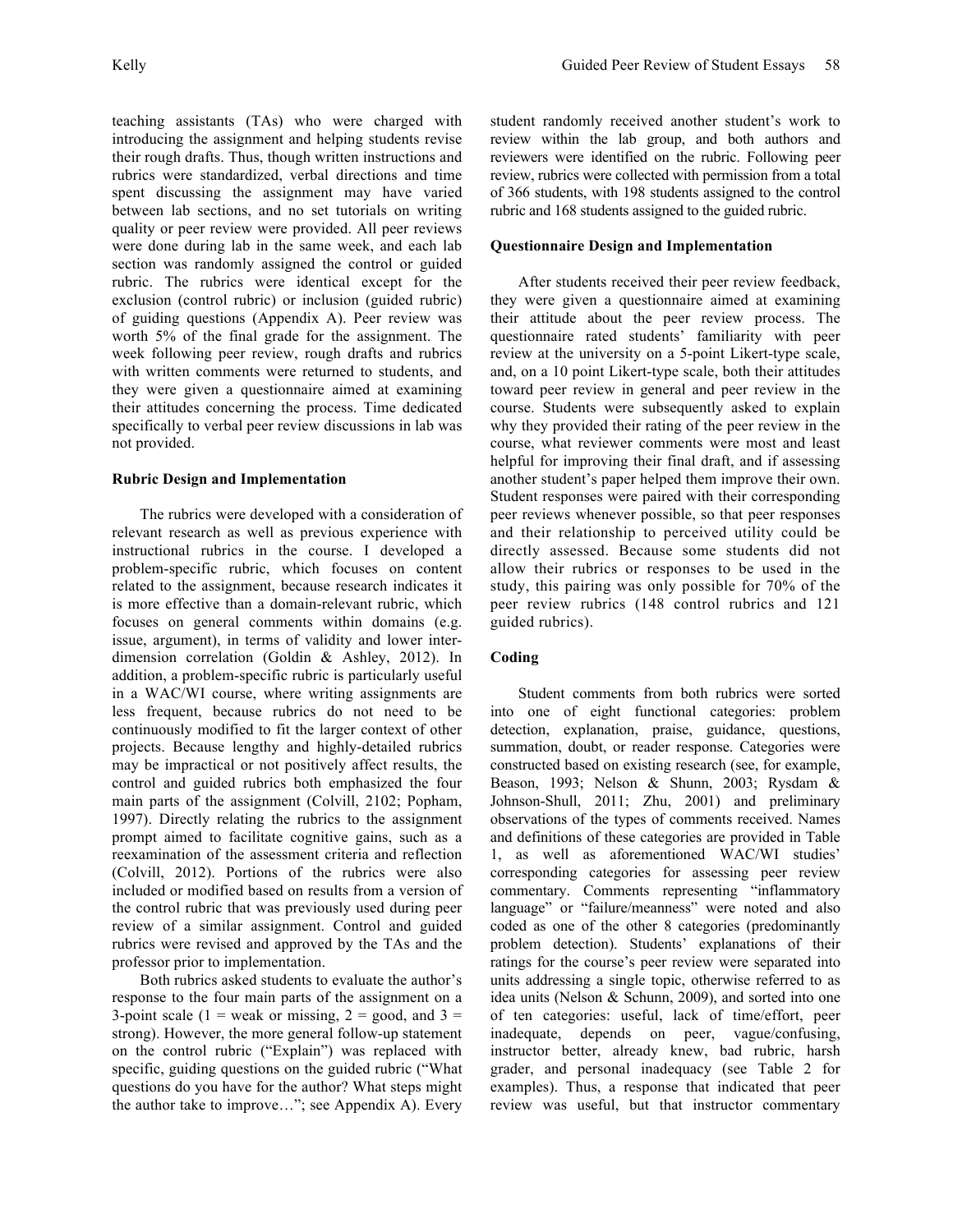| Categories of Commentary, Definitions, and Examples<br>Examples<br>Categories of Commentary |               |            |               |                      |                           |  |  |  |
|---------------------------------------------------------------------------------------------|---------------|------------|---------------|----------------------|---------------------------|--|--|--|
|                                                                                             |               |            |               | Definition           |                           |  |  |  |
| Goldsmith                                                                                   | Dominguez et  | Cho &      | Current study | <b>Current Study</b> | <b>Current Study</b>      |  |  |  |
| 2003                                                                                        | al. 2012      | MacArthur  |               |                      |                           |  |  |  |
|                                                                                             |               | 2011       |               |                      |                           |  |  |  |
| Feedback                                                                                    | Problems      | Problem    | Problem       | Points out flaw      | "Writing is not clear."   |  |  |  |
|                                                                                             |               | detection  | detection     |                      | "Could flow better."      |  |  |  |
|                                                                                             |               |            |               |                      |                           |  |  |  |
| Feedback                                                                                    | Problems      | Problem    | Explanation   | Elaborates on        | "You touch on the         |  |  |  |
|                                                                                             |               | detection  |               | flaw through         | findings but don't get    |  |  |  |
|                                                                                             |               |            |               | localization or      | into arguments,           |  |  |  |
|                                                                                             |               |            |               | examples             | numbers, mistakes or      |  |  |  |
|                                                                                             |               |            |               |                      | ethics behind the         |  |  |  |
|                                                                                             |               |            |               |                      | studies."                 |  |  |  |
|                                                                                             |               |            |               |                      | "Thesis statement is not  |  |  |  |
|                                                                                             |               |            |               |                      | in the first paragraph."  |  |  |  |
| Feedback                                                                                    | Praise        | Praise     | Praise        | Describes            | "You explain the          |  |  |  |
|                                                                                             |               |            |               | strength             | evidence well."           |  |  |  |
| Feedforward                                                                                 | Solutions     | Solution   | Guidance      | Suggestion(s)        | "Develop your point on    |  |  |  |
|                                                                                             |               | Suggestion |               | for                  | skepticism if you have    |  |  |  |
|                                                                                             |               |            |               |                      |                           |  |  |  |
|                                                                                             |               |            |               | improvement          | [one]." "Maybe use        |  |  |  |
|                                                                                             |               |            |               |                      | cases as examples in      |  |  |  |
|                                                                                             |               |            |               |                      | your paper to give        |  |  |  |
|                                                                                             |               |            |               |                      | evidence of the misuse    |  |  |  |
|                                                                                             |               |            |               |                      | of BPA and other          |  |  |  |
|                                                                                             |               |            |               |                      | chemicals."               |  |  |  |
| Feedforward                                                                                 | <b>NA</b>     | NA         | Question      | Asks question        | "What is your             |  |  |  |
|                                                                                             |               |            |               |                      | opinion?"                 |  |  |  |
| Feedback                                                                                    | Summarization | <b>NA</b>  | Summation     | Describes essay      | "The key assumption in    |  |  |  |
|                                                                                             |               |            |               | without              | the article is that false |  |  |  |
|                                                                                             |               |            |               | evaluation           | la[b] reports are not an  |  |  |  |
|                                                                                             |               |            |               |                      | accident." "Both sides    |  |  |  |
|                                                                                             |               |            |               |                      | were indeed brought up    |  |  |  |
|                                                                                             |               |            |               |                      | in the conclusion."       |  |  |  |
| Feedforward                                                                                 | <b>NA</b>     | <b>NA</b>  | Reader        | Describes            | "this makes me            |  |  |  |
|                                                                                             |               |            | response      | reviewer's           | wonder if what we put     |  |  |  |
|                                                                                             |               |            |               | opinion              | in our body should        |  |  |  |
|                                                                                             |               |            |               |                      | really be solely up to us |  |  |  |
|                                                                                             |               |            |               |                      | as consumers."            |  |  |  |
| <b>NA</b>                                                                                   | <b>NA</b>     | NA         | Doubt         | Unsure of            | "Not sure if [you] need   |  |  |  |
|                                                                                             |               |            |               | advice               | more."                    |  |  |  |
|                                                                                             |               |            |               |                      |                           |  |  |  |

Table 1 *Categories of Commentary, Definitions, and Examples*

would be preferred would be coded as "useful" and "instructor better." Responses were categorized as useful even with qualifiers (e.g. good, but could have been better). Students who stated that peer review helped them with their own work were also reported (Table 2).

### **Statistical Analysis**

To control for the effect of TAs, who might have

influenced confounding aspects of the peer review process (e.g., amount of explanation, timing of peer review activity in relation to other lab tasks, etc.), an analysis of covariance (ANCOVA) was used to analyze differences between the control and guided rubric in the type of commentary procured. Correlations between the effectiveness ratings for the course and the number of responses in each category (e.g. problem detection, guidance etc.) were evaluated using Spearman's rank correlation coefficients.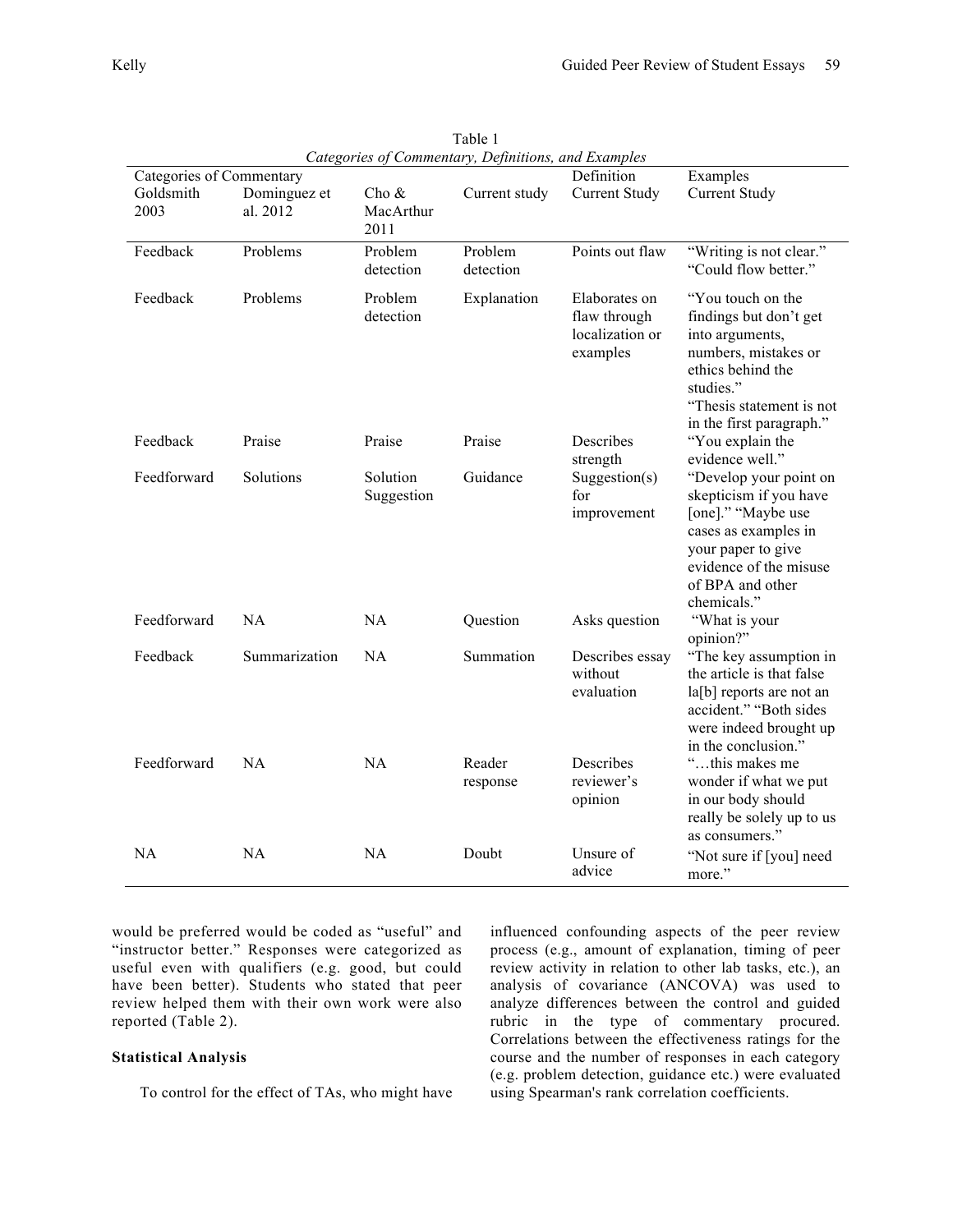### **Results and Discussion**

### **Commentary and WAC/WI Courses**

Students in the course provided a total of 3,021 comments across 366 rubrics, resulting in an average of approximately 8 comments per rubric. Two students provided 21 comments, the highest number of comments left on a single peer review rubric, and nine students left less than 4 comments, meaning that they did not provide responses for all the scores they gave. Summation was the most common category of review response across treatments, followed by problem detection, guidance and praise. On average, students contributed one positive comment per peer review and only explained one problem that they pointed out through localization or example. Doubt and reader response were rarely noted (Table 3). Overall approximately 48% of students found peer review useful as an author, while approximately 63% of students found it useful as a reviewer. Though the questionnaire did not directly assess why reviewing was useful, several students provided reasons for why being a reviewer was effective in their comments about peer review in general. For example, one student commented, "It helped me with my own paper, [because] the [paper] I peer reviewed was very well written," and another student stated, "I think it's effective to see other people's papers and learn from their accomplishments and mistakes." A third student recognized the importance of reexamining the assignment guidelines: "It's [effective] because it made everybody go back to the grading rubric and confirm if the paper met the grading rubric's expectations." Even a student who was dissatisfied with her reviewer admitted, "The [rubric] helped a little." Thus, as shown in Table 2, students may perceive the benefits of reviewing even if they are frustrated with the comments they receive.

When the results of this study were limited to the four categories of commentary examined by Cho and MacArthur (2011), one of the few studies to assess peer review responses in a science classroom, the number of comments per rubric as well as percentages of problem detection, explanation, praise and guidance were strikingly similar (Table 4). In addition, their study also demonstrated the importance of cognitive gains for the reviewer, showing that reviewers who identified problems and offered solutions significantly improved their own writing quality post-review; their students often commented that peer review helped them consider audience and what they should and should not do in their own work. Along with course context, Cho and MacArthur's (2011) participants and methods aligned with this study in several other respects. Their 61 participants, enrolled in an entrylevel physics course, were also predominately  $1<sup>st</sup>$  or  $2<sup>nd</sup>$  year students at a Research 1 university, and they were evenly divided between males and females. Their evaluative rubric consisted of instructional guidelines which also contained four main questions as well as several supplemental tasks and examples. This comparison preliminarily suggests that WAC/WI courses with comparable goals, tools and student demographics may procure similar categories of peer response across assignments, and that strategies for improvement may be effective across such classrooms. However, other research indicates that further experimentation is necessary to better understand what components are most important for generalizability. For example, some results of this study were consistent with Dominguez et al. (2012), who examined peer reviewer commentary from 39 participants in a mid-level engineering course, while others were markedly different (Table 4).

Additional research can define what factors have the greatest influence on differences between categories of commentary and if some responses remain consistent across classrooms outside the humanities. In order to do so, clarifying the peer review process and the supporting materials used is critical. For example, few results are consistent between this study and the writing-enriched courses analyzed by Beason (1993); however, no information about the type of peer review or rubrics given to students is provided, making it difficult to fully assess cause and effect. Topping (2010) offers an extensive list of procedural questions to address including, "Does the interaction involve guiding prompts, sentence openers, cue cards or other scaffolding devices? What extrinsic or intrinsic rewards are made available for participants?" (p. 343). These questions are especially important in order to realistically compare the few studies examining peer review in the context of WAC/WI courses.

### **Rubrics and Commentary**

This study hypothesized that a rubric with guided questions would influence the categories of student commentary received, and changing the rubric's form did significantly affect the amount of comments in 4 of the 8 categories. Overall, the guided rubric had more questions and guidance and less problem detection and summation than the control rubric (Table 3). In addition, comments on the guided rubric were more equally spread across categories. Though guidance, summation and problem detection were the most common, praise and questions also had approximately one comment per rubric on average. Explanation, reader response and doubt were infrequent. On the control rubric, summation, problem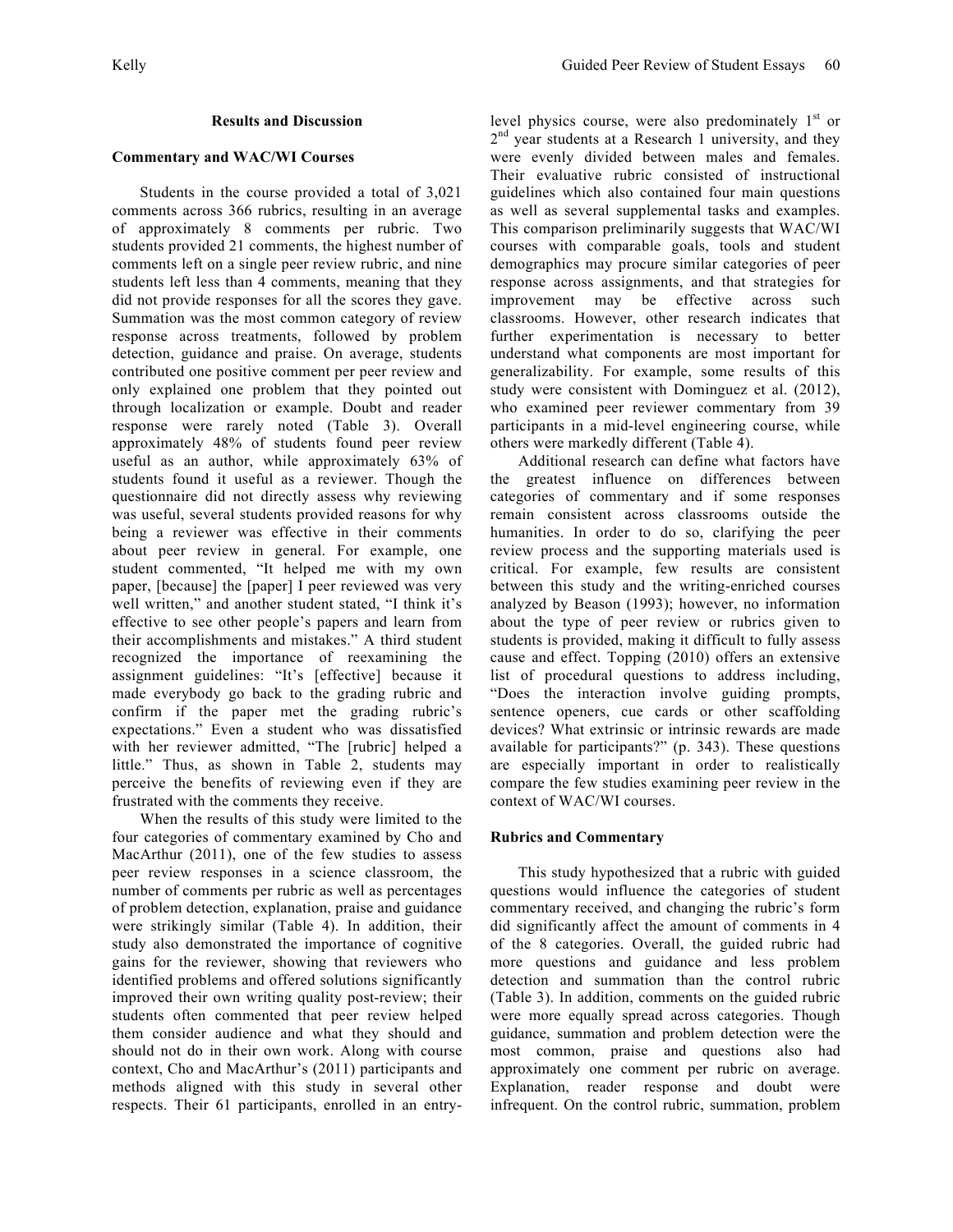| y |  |  |  |
|---|--|--|--|
|   |  |  |  |
|   |  |  |  |

| The Percent of Student Responses in each of the Response Categories |                                                |                                             |                       |  |  |  |  |
|---------------------------------------------------------------------|------------------------------------------------|---------------------------------------------|-----------------------|--|--|--|--|
| Category                                                            | Examples                                       | Student responses<br>control rubric $(\% )$ | Student responses     |  |  |  |  |
|                                                                     |                                                |                                             | guided rubric $(\% )$ |  |  |  |  |
| Useful (reviewer)                                                   | Circled 'yes' (response sheet)                 | 65.9                                        | 60.1                  |  |  |  |  |
| Useful (author)                                                     | "The peer review I received gave me            |                                             |                       |  |  |  |  |
|                                                                     | insight as to how others perceived my          | 48.2                                        | 46.7                  |  |  |  |  |
|                                                                     | paper"                                         |                                             |                       |  |  |  |  |
| Lack of time/effort                                                 | "My peer reviewer (I felt) did not give me a   |                                             |                       |  |  |  |  |
|                                                                     | very detailed review"                          | 20.8                                        | 23.7                  |  |  |  |  |
|                                                                     | "People rushed through their peer              |                                             |                       |  |  |  |  |
|                                                                     | reviews"                                       |                                             |                       |  |  |  |  |
| Peer Inadequate                                                     | "The person who peer reviewed my paper         | 15.7                                        |                       |  |  |  |  |
|                                                                     | did not seem to understand the assignment"     |                                             | 19.1                  |  |  |  |  |
| Depends on peer                                                     | "If the reviewer is basing their reviews off   |                                             |                       |  |  |  |  |
|                                                                     | of false knowledge, then the review hurts      | 9.1                                         | 13.2                  |  |  |  |  |
|                                                                     | you rather than helps you"                     |                                             |                       |  |  |  |  |
| Vague/confusing                                                     | "Didn't really give me specific things I       |                                             |                       |  |  |  |  |
|                                                                     | could change"                                  |                                             |                       |  |  |  |  |
|                                                                     | "the person that reviewed it was not clear or  | 9.6                                         | 9.9                   |  |  |  |  |
|                                                                     | made no sense"                                 |                                             |                       |  |  |  |  |
| Instructor better                                                   | "I would much rather have a teacher review     |                                             |                       |  |  |  |  |
|                                                                     | it"                                            | 3.6                                         | 3.9                   |  |  |  |  |
| Already knew                                                        | "I already knew what I needed to fix and       | 3.0                                         |                       |  |  |  |  |
|                                                                     | add"                                           |                                             | 2.6                   |  |  |  |  |
| Bad rubric                                                          | "Too detailed questions"                       |                                             |                       |  |  |  |  |
|                                                                     | "Rubric inadequate"                            | 2.0                                         | 2.6                   |  |  |  |  |
| Harsh Grader                                                        | "I feel like my peer reviewer was too          | 1.5                                         | 2.0                   |  |  |  |  |
|                                                                     | brutal"                                        |                                             |                       |  |  |  |  |
| Personal Inadequacy                                                 | "I didn't have the [right] paper or topic, and |                                             |                       |  |  |  |  |
|                                                                     | it was too short so I didn't get very much     | 1.5                                         | 2.0                   |  |  |  |  |
|                                                                     | feedback"                                      |                                             |                       |  |  |  |  |
|                                                                     |                                                |                                             |                       |  |  |  |  |

Table 2

detection and praise were the three common categories of commentary, with all other categories remaining infrequent (less than one comment per rubric on average). The rubrics did not differ in the categories of explanation, praise, reader response, doubt or the total number of comments received (Table 3). Thus, the guided rubric did succeed in facilitating feedforward responses and, when compared to the control rubric, had fewer instances of problem detection, a less useful category due to its lack of specificity (Nelson & Shunn, 2009). These results are consistent with Artemeva and Logie (2003), who state that guidelines in the form of questions and checklists help students provide commentary that addresses a wider variety of issues and problematic sections of the text.

However, only limited data suggest that students found the guided rubric to be more effective. When students were asked to compare their experiences with peer review in general to peer review in the course, 37% of students who used the guided rubric rated peer review as more effective in the course compared to 25% of students with the control rubric. In contrast, students' perceived rating of peer review effectiveness both in general (6.2 out of 10) and in the course (5.9 out of 10) did not differ based on rubric. Overall, approximately half (48%) of students commented that they thought peer review was useful. Reported reasons why peer review was ineffective remained consistent between rubrics, with the most cited reasons being lack of time/effort from reviewer, inadequate peer reviewer and vague/confusing review (Table 2). All of the other reasons for peer review being ineffective were utilized by less than 5% of the students (Table 2). No significant correlations were found between the ratings of effectiveness of the peer review in the course and the number and type of responses made by the reviewer.

Several of the study's outcomes may explain why students did not consistently find the guided rubric to be more effective. One reason is that the control rubric had the highest average number of comments in the summation category, a category of non-evaluative feedback that can allow students to detect mistakes without a negative value judgment. Ferris (1997)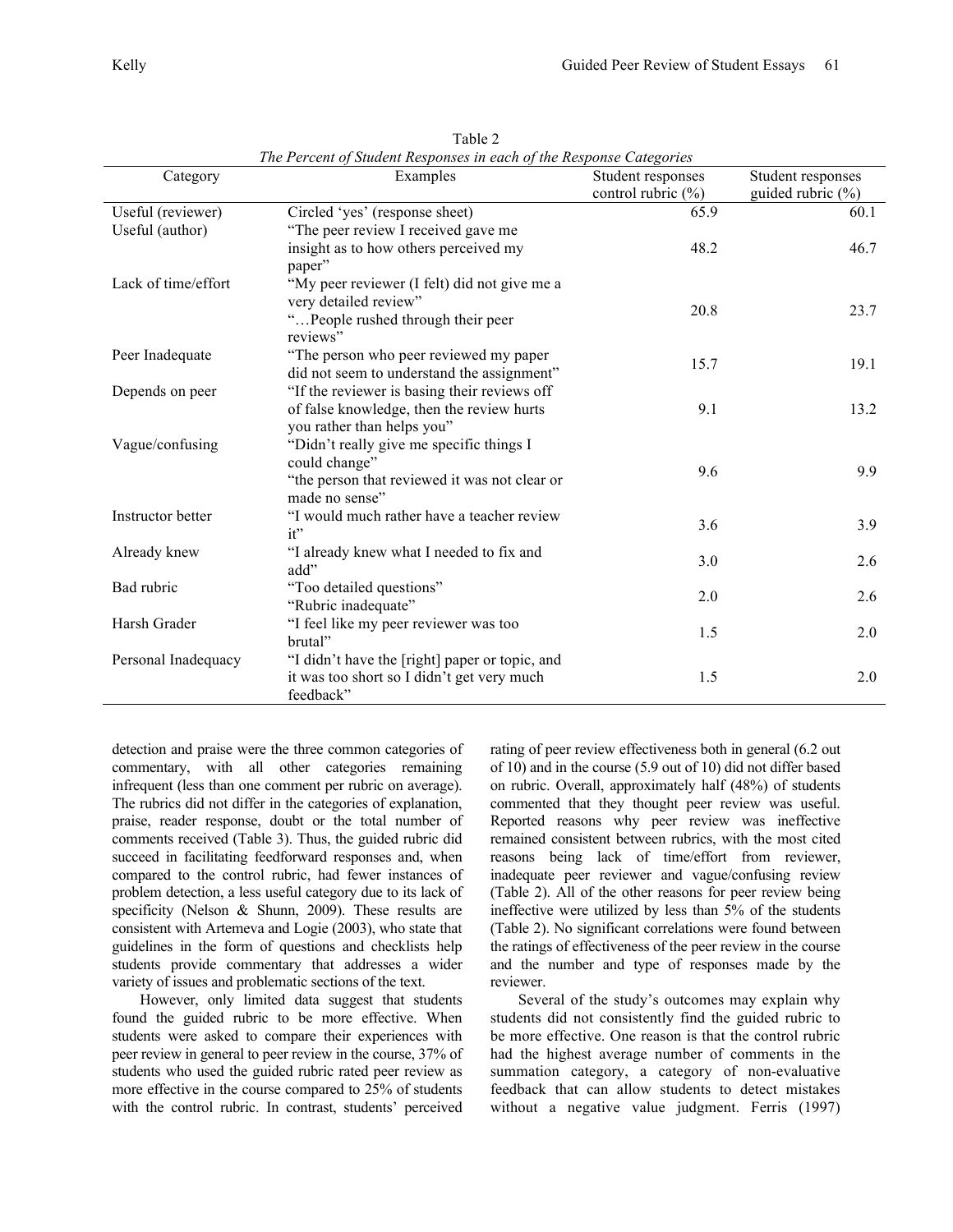| Difference Between Guided and Control Rubrics using ANCOVA |                           |           |                          |           |         |         |  |
|------------------------------------------------------------|---------------------------|-----------|--------------------------|-----------|---------|---------|--|
| Response Categories                                        | Mean Squared<br>(Control) | <b>SE</b> | Mean Squared<br>(Guided) | <b>SE</b> | F ratio | P       |  |
| <b>Problem Detection</b>                                   | 2.31                      | 0.16      | 1.58                     | 0.19      | 6.40    | 0.012   |  |
| Explanation                                                | 0.71                      | 0.08      | 0.81                     | 0.10      | 0.53    | 0.467   |  |
| Praise                                                     | 1.10                      | 0.10      | 1.03                     | 0.12      | 0.16    | 0.685   |  |
| Guidance                                                   | 0.57                      | 0.11      | 1.71                     | 0.13      | 31.71   | $0.001$ |  |
| Question                                                   | 0.15                      | 0.10      | 1.22                     | 0.12      | 36.08   | < 0.001 |  |
| Summation                                                  | 3.40                      | 0.15      | 1.61                     | 0.17      | 46.93   | < 0.001 |  |
| Reader Response                                            | 0.04                      | 0.02      | 0.08                     | 0.02      | 1.18    | 0.279   |  |
| Doubt                                                      | 0.06                      | 0.02      | 0.02                     | 0.02      | 1.53    | 0.216   |  |
| Total                                                      | 8.35                      | 0.24      | 8.06                     | 0.28      | 0.45    | 0.501   |  |

Table 3

Note: Degrees of Freedom equal 1 for all response categories. Significant p-values are highlighted in bold at  $\alpha = 0.05$ .

Table 4 *Comparison of Student Responses during Peer Review in Different Science Classrooms*

| Current study                        |               | Dominguez et al. 2012 |               | Cho & MacArthur 2011 |         |
|--------------------------------------|---------------|-----------------------|---------------|----------------------|---------|
| Category                             | Percent       | Category              | Percent       | Category             | Percent |
|                                      | $\frac{1}{2}$ |                       | $\frac{6}{2}$ |                      | $(\%)$  |
| Problem detection $&$<br>explanation | 55.2          | Problems              | 31.1          | Problem detection    | 48.8    |
| Praise                               | 21.5          | Praise                | 21.7          | Praise               | 22.4    |
| Guidance                             | 23.3          | <b>Solutions</b>      | 22.7          | Solution suggestion  | 19.2    |
| Summation                            | 30.4          | Summarization         |               | <b>NA</b>            | NA      |

indicates that providing summary promoted more substantial student revision, and Nelson and Schunn (2009) demonstrate that summarization positively affected students' understanding of the problems in the text. Another potential reason is the low level of explanation present in both rubrics. Leijen and Leontjeva (2012) found that directive comments, or statements commenting on specific changes exclusive to the paper, were a better predictor of implementation than mentioning solutions. Thus, the lack of specificity resulting from the low level of explanation across rubrics may have been frustrating to all students. The fact that many students cited a lack of reviewer time/effort and vague/confusing commentary as reasons for ineffective peer review supports this explanation. This study also focused on student attitudes rather than performance or learning, and it is possible that the guided rubric did positively affect student revision regardless of perceived effectiveness. Further studies are necessary in order to relate feedfoward to performance and determine what role student attitude plays in the process.

Research that quantifies student response to peer review provides additional measures for making peer review more effective. Artemeva and Logie (2003) cited similar frustrations to students in this study during peer review (e.g., dismissive attitudes of peers, peer incompetence and confusion), and suggest two improvements: having papers reviewed by more than one student and providing time for face-to-face interactions as well as written response. Several students also recommended that post-review discussions would be useful. One student remarked, "I believe this peer review was somewhat effective. [It] would have been more beneficial personally if we could discuss our papers with the reviewer after the peer review took place," and another stated, "I didn't actually talk to the person who graded me. I didn't have a chance to hear exactly what they meant." Two additional students provided similar statements. In addition, one student commented on the benefits of more than one reviewer: "I think it would have been more effective if multiple people peer reviewed your paper. That way more opinions would have been stated." All of these comments were received even though the questionnaire did not specifically ask how peer review might be improved, a fact that highlights their perceived importance to students. These suggestions are beneficial because they could also be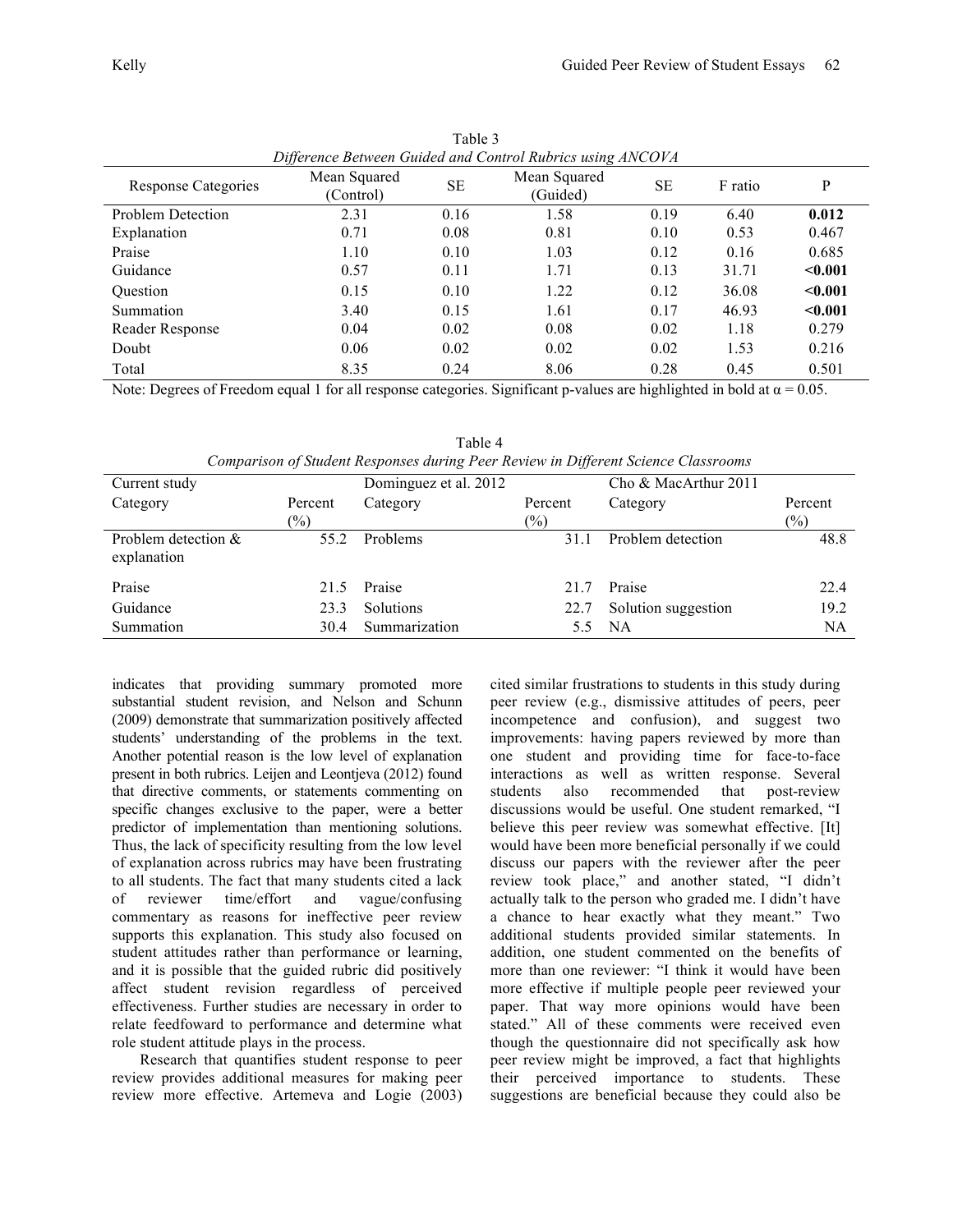implemented without a significant increase in planning time for the instructor, an ongoing pragmatic concern.

### **Anonymity and Harsh Commentary**

Only 16 of the 366 rubrics examined contained unnecessarily harsh commentary (12 of the control rubrics and 4 of the guided rubrics) in comparison to the 39% coded by Rysdam and Johnson-Shull (2011) and the  $\leq 0.5\%$  coded by Nelson and Schunn (2009). Nelson and Schunn defined unnecessarily harsh commentary as criticism that is insulting instead of constructive, and Rysdam and Johnson-Shull (2011) defined it as "any comment that identified incorrectness without correcting, announced what the writing was not doing, and/or emphasized the negative with exclamation or other dramatics" (p. 4). Though Rysdam and Johnson-Shull (2011) did not separately categorize problem detection, the overwhelming majority of comments announcing failure were also mean, and characteristic examples included: "Unbelievably boring," "Follow instructions!", and "Overall the quality is poor. I can't even tell where to start correcting" (p. 7). Examples from this study included, "Looks like it was written this morning," "Needs smoother sentences!," and "It was hard to read and stay interested with it." Far from being what the student needs to hear, harsh commentary is unconstructive and negatively influences the effectiveness of peer review. For example, the author of a paper subject to one of the harsh reviewers gave peer review in the course an effectiveness rating of 3 out of 10, lower than his effectiveness score of peer review in general. The author's response also indicates he was affected by the comment: "I feel like my peer reviewer was too brutal. They said it looked like it'd been written that morning, mostly because of a few typos and unfinished citations." Many researchers and instructors warn against harsh commentary during peer review, regardless of the age and position of the reviewer (Belcher, 2009; Cho & MacArthur, 2011 Rosenfield & Hoffman, 2009).

The lack of harsh commentary in this study may be due to the fact that both authors and reviewers were identified on the rubric. For example, research indicates that even anonymous professional peer review can lead to unnecessarily cruel or ignorant comments not useful for revision (Rosenfield & Hoffman, 2009) and others have considered a move to open professional peer review to solve this problem (Walsh, Rooney, Appleby, & Wilkinson, 2000). In the current study, some students were quick to criticize their peers cruelly on the post-peer review questionnaire, which they knew was not going to be viewed by anyone in the class. The following comments were given even though the authors had not received any unnecessarily harsh commentary:

[Peer review was ineffective] because who reviewed my paper was rude and not constructive at all.

She kept asking/saying pointless things.

The peer review I received was sub-par.

My reviewer gave nothing but bad feedback and judging by her comments, doesn't understand how to read a paper.

The person who reviewed mine obviously failed English in high school and had no idea what they were doing.

Reviewer didn't know what they were talking about.

I thought the peer review process wasn't actually effective…my reviewer stunk.

Therefore, though previous studies indicate that students prefer providing feedback anonymously to allow for honest assessment (Bostock, 2009), instructors must carefully consider whether or not students should be identified. For example, few students in this study indicated that they felt peer reviewers were afraid to be honest, and, contrary to expectations, some students stated that anonymous commentary may not be desired. One student remarked, "I feel that sometimes a random peer review will not always have a good effect fixing your own paper. If someone you know looks at your paper, he/she will give you the best ways on how to improve your paper."

Supporting materials, such as rubrics or other tools, and grade incentives may also keep unnecessarily harsh commentary at a minimum. Students in Rysdam and Johnson-Shull's (2011) study were trained in a peer review technique called AFOSP (focusing on a hierarchy of values: assignment, focus, organization, support, and proofreading) but were asked to write directly on drafts of the author's paper and were not graded on their responses. Nelson and Schunn (2009), who also had very low number of inflammatory comments, used anonymous peer review; however, students used an online peer review system (SWoRD) that allowed authors to directly evaluate reviewer helpfulness. Thus, if anonymous peer review is used in the classroom, a technique should be implemented to motivate students to provide constructive categories of response. In this study, aspects of the essay to comment on were explicitly outlined in the rubrics, and 5% of the final grade was based on providing useful peer review commentary. Furthermore, results preliminarily indicate that providing guiding questions may also help students remain cordial, because only 4 of the 16 rubrics with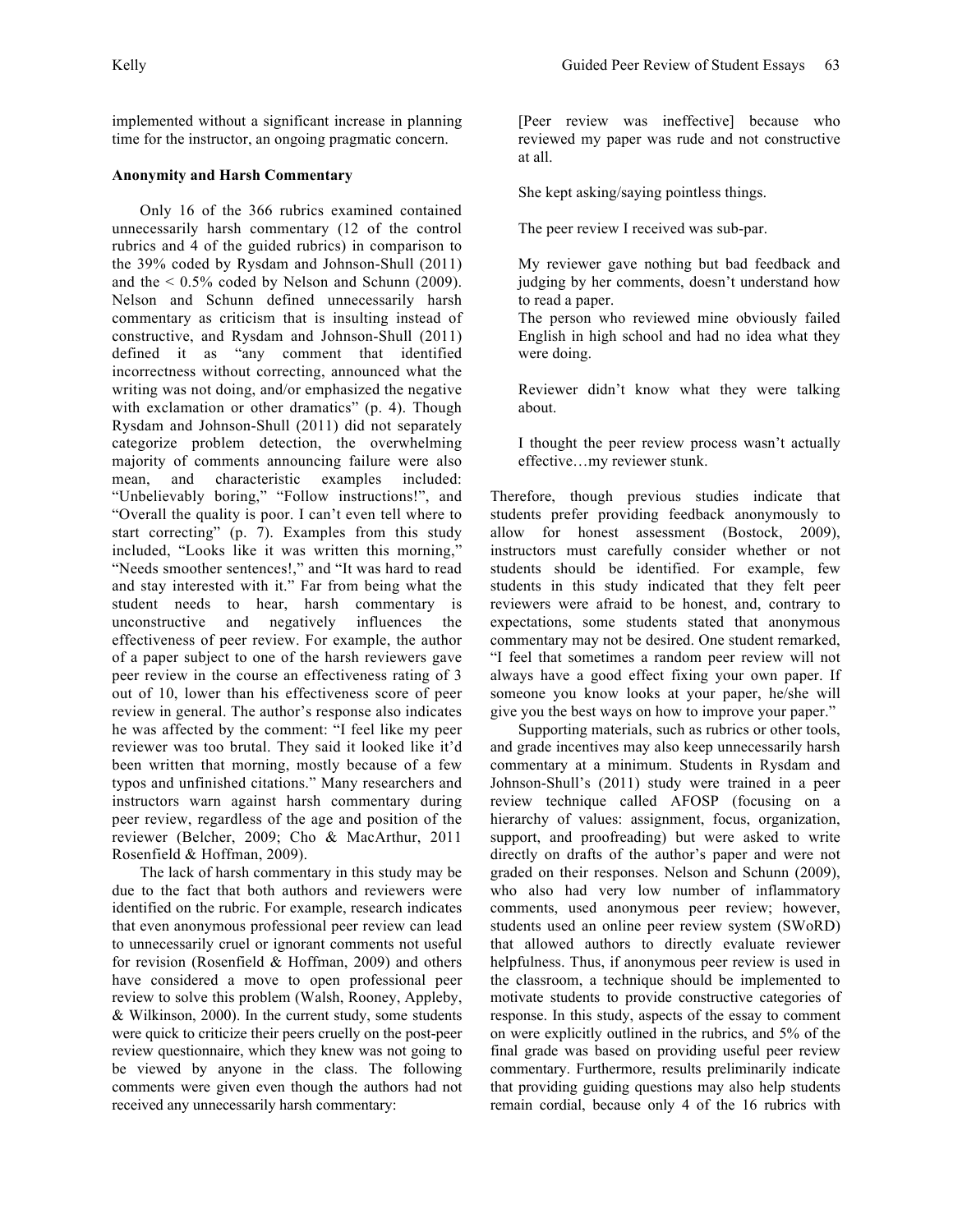unnecessarily harsh commentary were guided rubrics. Additional research is necessary to gauge the degree to which anonymity, supporting materials and grade incentives contribute to a reduction in cruel commentary.

## **Conclusions and Future Directions**

This study supplements the literature examining peer review in higher education by providing one of the first empirical studies specifically analyzing commentary and student instructional rubrics in the context of WAC/WI courses outside of the humanities. The results indicate the categories of responses provided by students in science courses with analogous goals and participant demographics may be strikingly similar, and cognitive gains by reviewers may be most apparent. A guided rubric did procure significantly more guidance and questions and significantly less summation and problem detection than a similar control rubric, increasing the amount of useful feedforward commentary provided by students. However, most measures of perceived peer review effectiveness suggest that participants in this study found both rubrics equally useful, perhaps due to an increased number of summary responses with the control rubric or the infrequent use of explanations across both rubrics. Unnecessarily harsh commentary was rarely noted, indicating that anonymous peer review, a lack of supporting materials, such as rubrics, and failing to provide grade incentives may contribute to harmful categories of response. For example, when students provided comments that their peers were not going read on the post-peer review questionnaires, they were more likely to be cruel, and a study that had similarly low levels of inflammatory language to this one also provided tools for assessing and evaluating peer responses.

Including multiple reviewers, offering face-to-face interaction along with written peer responses, and identifying reviewers may all contribute to more positive attitudes post-peer review, and additional studies are required to better examine these strategies as well as other important aspects of the process. For example, this study did not compare drafts and final essays to determine what peer review comments were actually used by students, nor did it examine differences in performance between students with the control and guided rubric. Recent work has assessed the relationship between peer review techniques and writing quality in different contexts, including courses focused on foreign language and grade-school learners (Rahimi, 2013; Yu & Wu, 2013), and other investigators have examined the relationship between understanding, agreement and implementation in the history classroom (Nelson & Schunn, 2009). Investigating these associations further in science

courses (see, for example, work by Mulder, Baik, Naylor, & Pearce, 2014) will allow for a more comprehensive understanding of peer review under the framework of WAC and WI classrooms. Furthermore, researchers such as Gielen, Peeters, Dochy, Onghena, and Struyven (2010) suggest that the type of commentary that significantly improves performance may also be the most difficult to teach, while Rahimi (2013) found that training increased the number of peer review comments used by students and overall writing quality. Thus, providing additional TA training and tutorials or a calibration process for students may also assist in improving the peer review process.

### **References**

- Artemeva, N., & Logie, S. (2003). Introducing engineering students to intellectual teamwork: The teaching and practice of peer feedback in the professional communication classroom. *Language and Learning Across the Disciplines, 6*(1), 62-85.
- Beason, L. (1993). Feedback and revision in writing across the curriculum classes. *Research in the Teaching of English, 27*(4), 395-422.
- Belcher, W. L. (2009). *Writing your journal article in 12 weeks: A guide to academic publishing success*. Thousand Oaks, CA: SAGE Publications.
- Bostock, S. J. (2009). Motivation and electronic assessment. In A. Irons & S. Alexander (Eds.), *Effective Learning and Teaching in Computing* (pp. 86-99). New York, NY: RoutledgeFalmer.
- Cho, K., & MacArthur, C. (2011). Learning by reviewing. *Journal of Educational Psychology*, *103(*1), 73-84.
- Covill, A. E. (2012). College students' use of a writing rubric: effect on quality of writing, self-efficacy, and writing practices. *Journal of Writing Assessment*, 5(1).
- Crossman, J. M., & Kite. S. L. (2012). Facilitating improved writing among students through directed peer review. *Active Learning in Higher Education, 13*(3), 219-229. doi: 10.1177/1469787412452980
- Dominguez, C., Cruz, G., Maia, A., Pedrosa, D., & Grams, G. (2012). Online peer assessment: An exploratory case study in a higher education civil engineering course. In *Interactive Collaborative Learning (ICL), 2012 15th International Conference on Interactive Collaborative Learning (ICL),* Villach, Austria: 1-8.
- Ferris, D. R. (1997). The influence of teacher commentary on student revision. *TESOL Quarterly,* 31(2) 315-339. doi: 10.2307/3588049
- Flower, L., Hayes, J. R., Carey, L., Schriver, K., & Stratman, J. (1986). Detection diagnosis and the strategies of revision. *College Composition and Communication*, *37*(1), 16–55.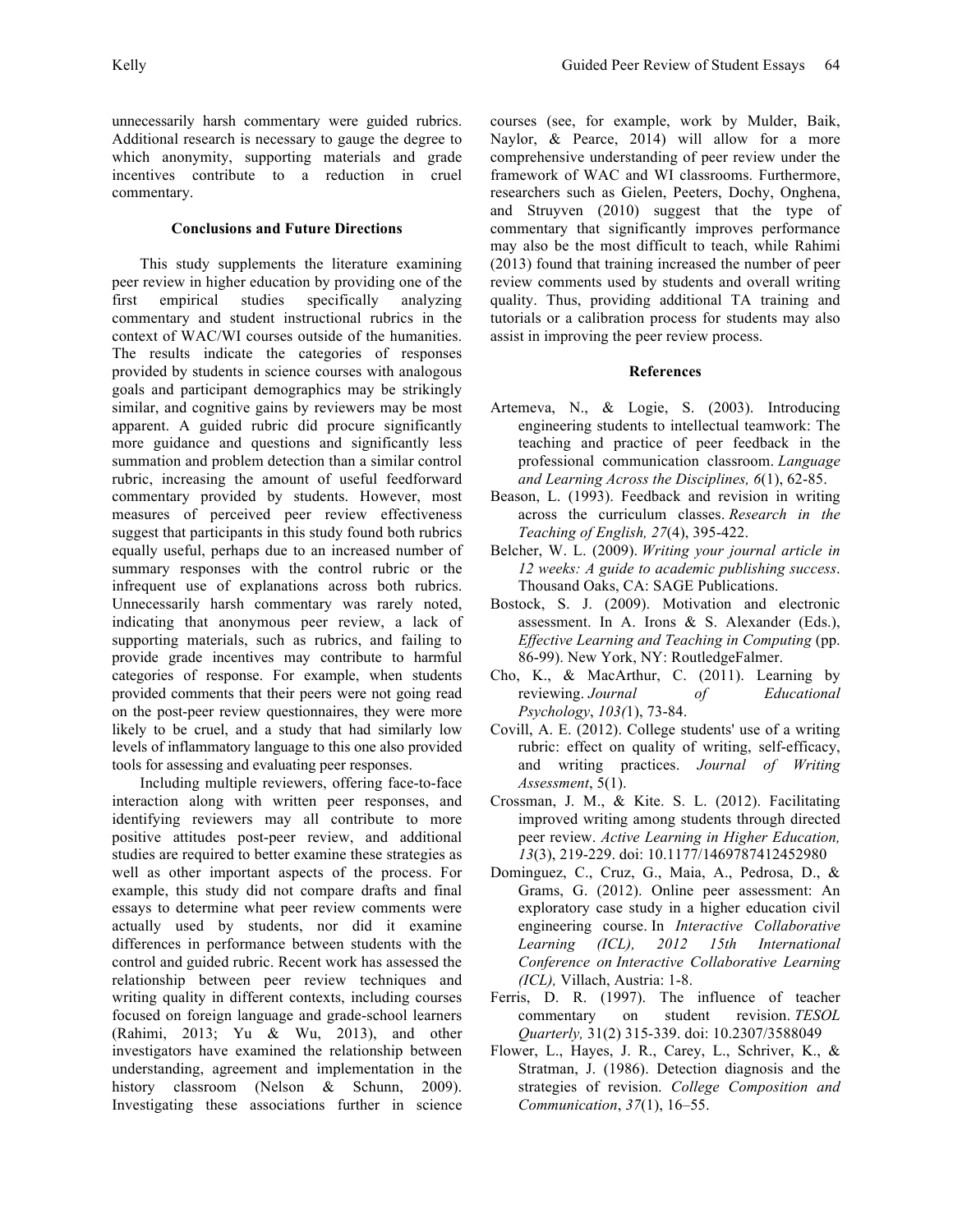- Gennip, N. A. E., Segers, M. S. R., & Tillema, H. H. (2010). Peer assessment as a collaborative learning activity: The role of interpersonal variables and conceptions. *Learning and Instruction, 20*(4), 280- 290. doi:10.1016/j.learninstruc.2009.08.010
- Gielen, S., Peeters, E., Dochy, F., Onghena, P., & Struyven, K. (2010). Improving the effectiveness of peer feedback for learning. *Learning and Instruction, 20*(4), 304-315. doi:10.1016/j.learninstruc.2009.08.007
- Goldin, I. M., & Ashley, K. D. (2012). Eliciting formative assessment in peer review. *Journal of Writing Research, 4*(2), 203-237.
- Goldsmith, M. (2003). Try feedforward instead of feedback. *Journal for Quality & Participation, 26*(3), 38-40.
- Harris, J. R. (2011). Peer assessment in large undergraduate classes: An evaluation of a procedure for marking laboratory reports and a review of related practices. *Advances in Physiology Education, 35*(2), 178-87. doi: 10.1152/advan.00115.2010
- Kelly, L. P. (1995). Encouraging faculty to use writing as a tool to foster learning in the disciplines through writing across the curriculum. *American Annals of the Deaf, 140*(1) 16-22. doi: 10.1353/aad.2012.0272
- Leijen, D. A. J., & Leontjeva, A. (2012). Linguistic and review features of peer feedback and their effect on the implementation of changes in academic writing: A corpus based investigation. *Journal of Writing Research, 4*(2), 177-202.
- Levine, R. E., Kelly, P. A., Karakoc, T., & Haidet, P. (2007). Peer evaluation in a clinical clerkship: students' attitudes, experiences, and correlations with traditional assessments. *Academic Psychiatry,*  31, 19-24. doi: 10.1176/appi.ap.31.1.19
- Murtagh, L. & Baker, N. (2009). Feedback to feed forward: student response to tutors' written comments on assignments. *Practitioner Research in Higher Education, 3*(1), 20-28.
- Mulder, R., Baik, C., Naylor, R., & Pearce, J. (2014). How does student peer review influence perceptions, engagement, and academic outcomes? A case study. *Assessment & Evaluation in Higher Education*, 39(6), 657-677. doi: 10.1080/02602938.2013.860421
- Nelson, G., & Carson, J. (1998). ESL students' perceptions of effectiveness in peer response groups. *Journal of Second Language Writing, 7*(2), 113-131. doi:10.1016/S1060-3743(98)90010-8
- Nelson, M. M., & Schunn, C. D. (2009). The nature of feedback: how different types of peer feedback affect writing performance. *Instructional Science,* 37(4), 375-401. doi: 10.1007/s11251-008-9053-x
- Odom, S., Glenn, B., Sanner, S., & Cannella, K. A. S. (2009). Group peer review as an active learning strategy in a research course. *International Journal of Teaching and Learning in Higher Education, 21*(1), 108-117.
- Pain, R., & Mowl, G. (1996). Improving geography essay writing using innovative assessment. *Journal of Geography in Higher Education, 20*(1), 19-31. doi: 10.1080/03098269608709341
- Petkov, D., & Petkova, O. (2006). Development of scoring rubrics for IS projects as an assessment tool. *Issues in Informing Science & Information Technology, 3,* 499-510.
- Popham, W. J. (1997). What's wrong—and what's right—with rubrics. *Educational Leadership*, *55*, 72-75.
- Rahimi, M. (2013). Is training student reviewers worth its while? A study of how training influences the quality of students' feedback and writing. *Language Teaching Research*, *17*(1), 67-89. doi: 10.1177/1362168812459151
- Rosenfield, D., & Hoffman, S. J. (2009). Holiday review. Snappy answers to stupid questions: An evidence-based framework for responding to peerreview feedback. *Canadian Medical Association Journal, 181*(12), 301-305.
- Rubin, R. (2006). The academic journal review process as a framework for student developmental peer feedback. *Journal of Management Education, 30*(2), 378-398.
- Rysdam, S., & Johnson Shull, L. (2011). The ink we leave behind. In C. Lowe & T. Williams (Eds.), *2010 WPA Conference Proceedings*. 15-18 July 2010, Philadelphia, PA: Council of Writing Program Administrators.
- Topping, K. J. (2009). Peer assessment. *Theory into Practice, 48*(1), 20-27. doi: 10.1080/00405840802577569
- Topping, K. J. (2010). Methodological quandaries in studying process and outcomes in peer assessment. *Learning and Instruction, 20*(4), 339-343. doi:10.1016/j.learninstruc.2009.08.003
- Van Zundert, M., Sluijsmans, D., & Van, M. J. (2010). Effective peer assessment processes: Research findings and future directions. *Learning and Instruction, 20(*4), 270-279. doi:10.1016/j.learninstruc.2009.08.004
- Vickerman, P. (2009). Student perspectives on formative peer assessment: An attempt to deepen learning? *Assessment & Evaluation in Higher Education, 34*(2), 221-230. doi: 10.1080/02602930801955986
- Walsh, E., Rooney, M., Appleby, L. & Wilkinson, G. (2000). Open peer review: A randomised controlled trial. *The British Journal of Psychiatry: the Journal of Mental Science* 176:47-51. doi: 10.1192/bjp.176.1.47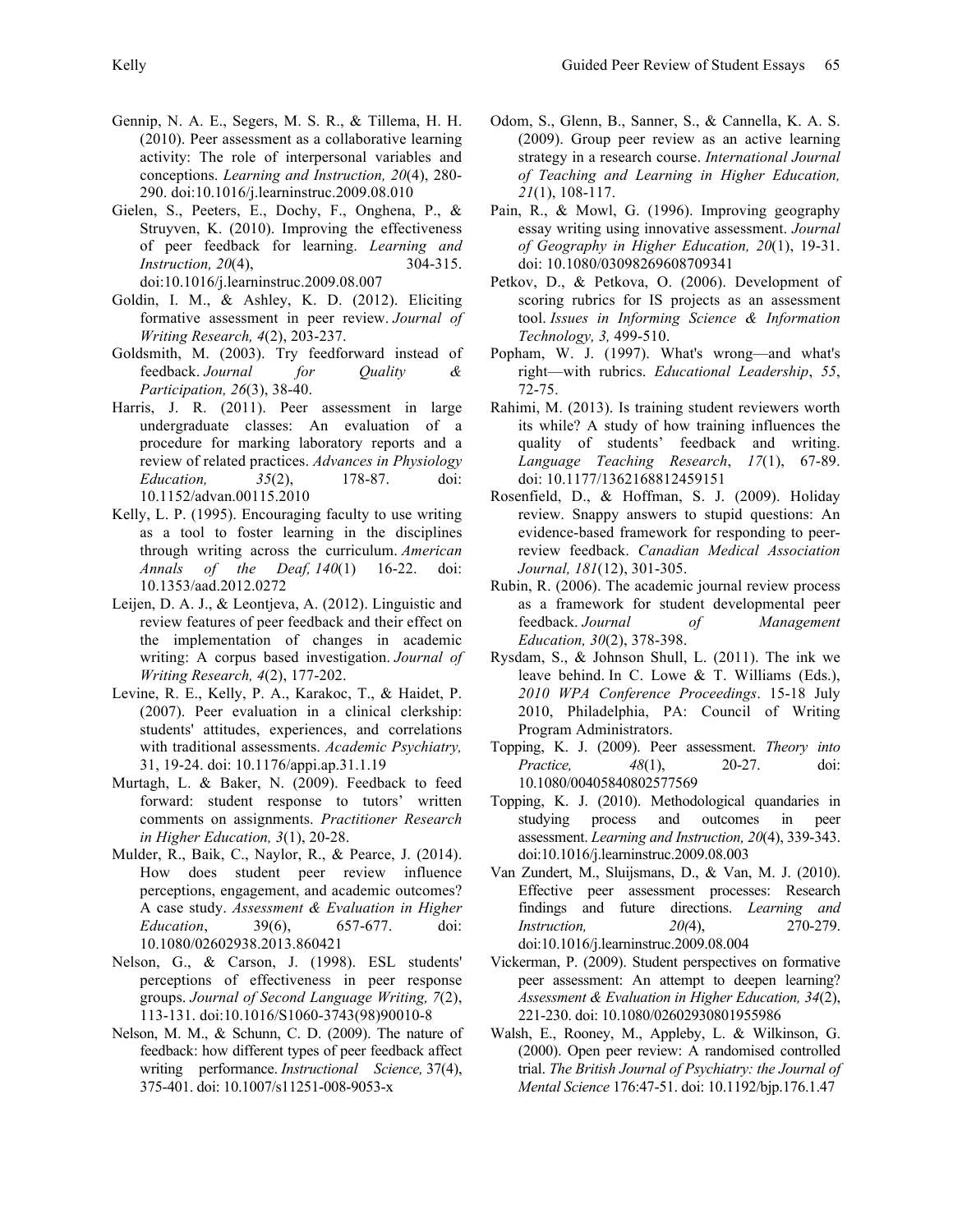- Walvoord, M. E., Hoefnagels, M. H., Gaffin, D. D., Chumchal, M. M., & Long, D. A. (2008). An analysis of calibrated peer review (CPR) in a science lecture classroom. *Journal of College Science Teaching, 37(*4), 66-73.
- Yu, F. Y., & Wu, C. P. (2013). Predictive Effects of Online Peer Feedback Types on Performance Quality. *Educational Technology & Society*, *16*(1), 332-341.
- Zhu, W. (2001). Interaction and feedback in mixed peer response groups. *Journal of Second Language Writing, 10*(4), 251-276. doi:10.1016/S1060- 3743(01)00043-1

LAUREN KELLY is working toward her M.A. in Rhetoric and Composition at Washington State University. Her research interests include scientific communication, writing and assessment across the curriculum, the role of peer and instructor commentary and creative writing.

### Acknowledgements

I would like to thank Andrew Storfer, Linda Cook, and the TAs and students in Biology 102 for allowing me to perform this study and participating in the research. This project also would not have been possible without the statistical support of Richard Lamb and the editing and assistance of Lisa Johnson-Shull, Justin Poinsatte, Todd Butler and the graduate students in English 595.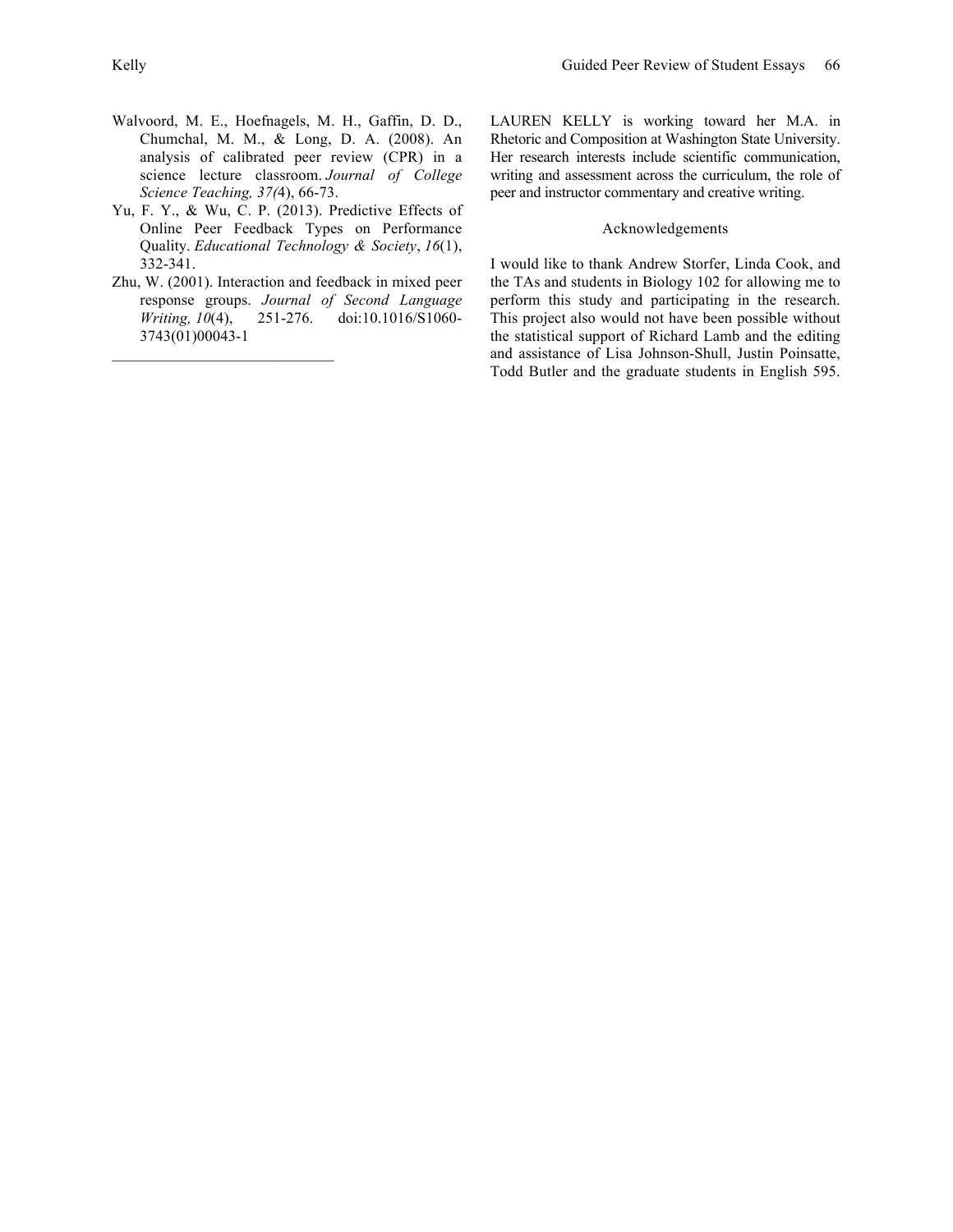#### Appendix A Guided rubric.

"What questions do you have for the author? What steps might the author take to improve…?" were replaced with "Explain" on the control rubric.

Your name: Author's name:

**Directions:** Actively read through the paper you've been assigned to peer-review. Make comments on the paper (in the margins etc.) and then fill out this peer review form. Return this form + the peer-reviewed rough draft during next week's lab (the week of 2/25)

### **Part 1: Content**

1. Write down the author's thesis statement.

2. Is it clear and easy to find? YES NO

3. Is it stated at the end of the introduction and again in the conclusion? YES NO

4. Does the paper summarize the articles well in 1-2 paragraphs (1=weak or missing, 2=good, 3=strong)?

#

What questions do you have for the author? What steps might the author take to improve his/her summary?

5. What are the key assumptions in the articles? Does the author present both sides of the ethical issue(s) (1=weak or missing, 2=good, 3=strong)? #

What questions do you have for the author? What steps might the author take to improve his/her assessment of the assumptions and ethical issues provided in the articles?

6. Does the author assess the validity of the conclusions made in both articles based on supporting data/evidence (1=weak or missing, 2=good, 3=strong)?

**Questions to consider from rubric: Is the evidence supported by scientific experimentation? Is it only a single experiment? Are there conflicting data? Does the article overstate the issue based on the evidence? Are the conclusions well supported? Is the sample size large enough? Are the graphs accurate? Are there potentially studies that yield conflicting results in the literature? Are there true causative links established or are there simply correlations?**

#

What questions do you have for the author? What steps might the author take to improve his/her assessment of the evidence's validity/supporting data?

7. After reading this section, can you tell if the author trusts the articles? YES NO